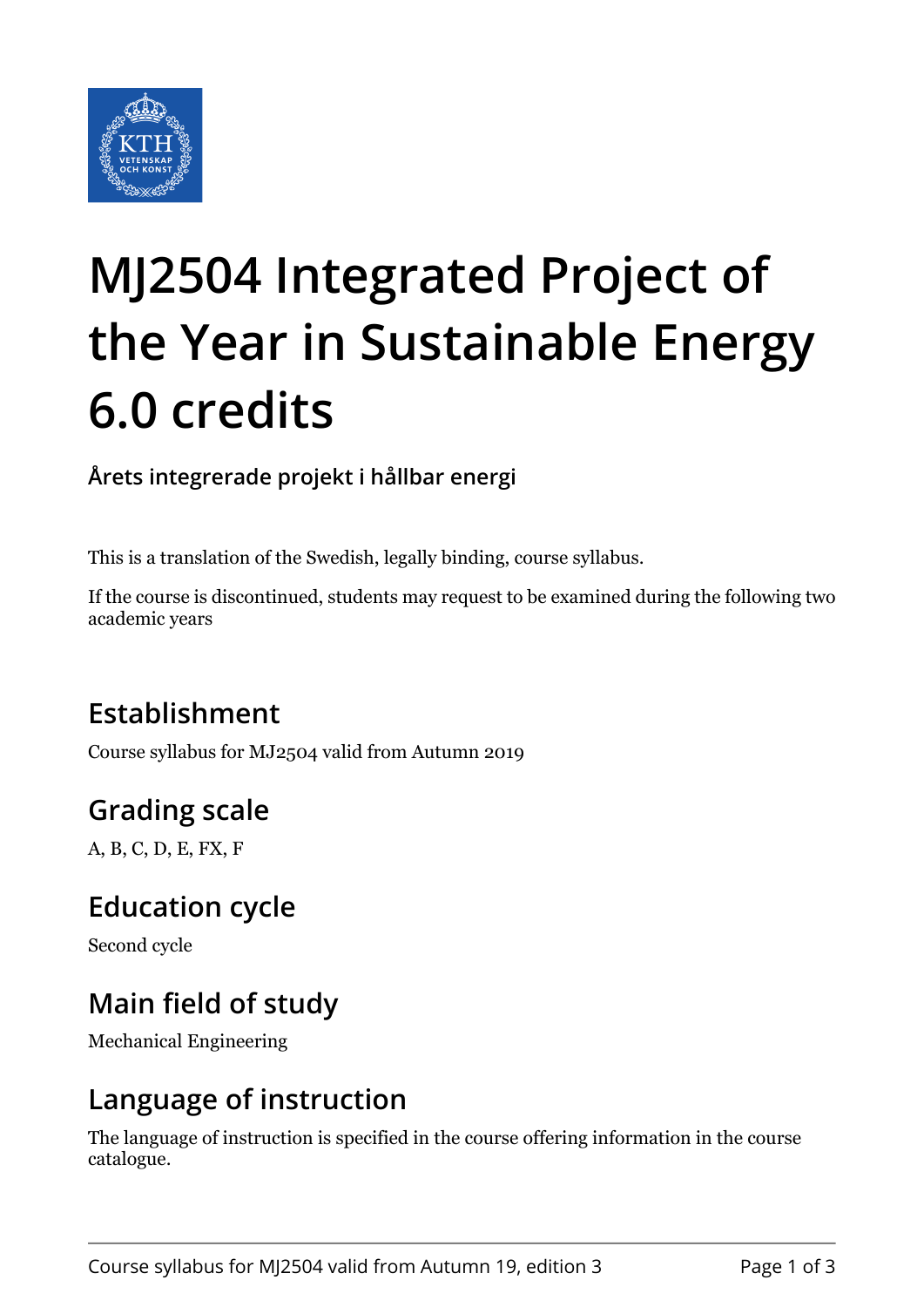#### **Intended learning outcomes**

After passing the course, the students should be able to:

- LM 1 Describe and discuss the structure and impact of energy systems and further develop energy systems
- LM 2 Analyse the interplay between energy systems and sustainability
- LM 3 Demonstrate the ability to lead business discussions at advanced level
- LM 4 Demonstrate the ability to carry out an innovation process in complex energy conversion chains
- LM 5 demonstrate an academic approach to project applications, report writing and communication

#### **Course contents**

Project Work in sustainable energy systems combined with innovation and entrepreneurship.

### **Specific prerequisites**

The other year TMESM student

#### **Course literature**

Varierad beroende på projektuppgiften

## **Examination**

- INL1 Written report, 0.5 credits, grading scale: P, F
- INL2 Written report, 0.5 credits, grading scale: P, F
- PRO1 Project work, 2.0 credits, grading scale: A, B, C, D, E, FX, F
- PRO3 Project work, 3.0 credits, grading scale: A, B, C, D, E, FX, F

Based on recommendation from KTH's coordinator for disabilities, the examiner will decide how to adapt an examination for students with documented disability.

The examiner may apply another examination format when re-examining individual students.

# **Other requirements for final grade**

The final mark becomes a weighted grade between PRO1 (40%) and PRO3 (60%). To pass the course, E should also be achieved on INL1 and INL2.